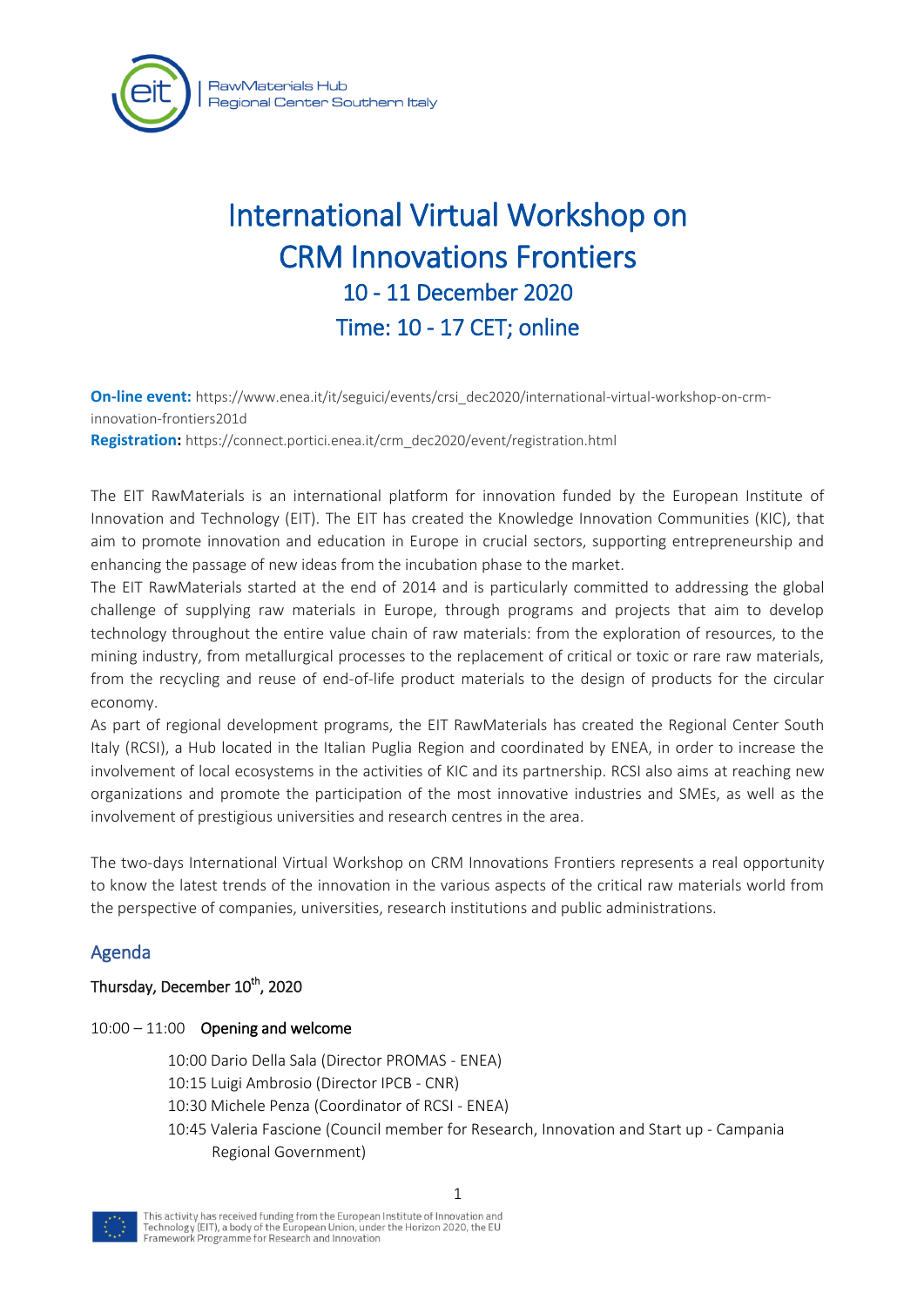

## 11:00 – 12:30 Critical raw materials issues and initiatives in Europe

- 11:00 Pier Luigi Franceschini (General Manager EIT RM Innovation Hub South)
- 11:20 Fabio Ferri (Education Manager EIT RM Innovation Hub South)
- 11:40 Constanze Veeh (European Commission Joint Research Centre) *"Critical Raw Materials in the EU Political Spotlight"*
- 12:00 Tina Benda (RIS Manager EIT RM Innovation Hub CLC East) "*Opportunities within the Regional Innovation Scheme (RIS)"*
- 12:20 Filippo Ammirati (Enterprise Europe Network ENEA))

## 12:40 – 14:00 Lunch break

## 14:00 – 15:30 Critical raw materials and processes – Electronics and Photonics

- 14:00 Rita Faddoul (GenesInk) "*GenesInk: Enabling novel functionalities for consumer electronics markets"*
- 14:20 Paolo Vacca (SAES Getters Group) *"Sustainable zeolites for lifetime management in Electronics"*
- 14:40 Francesca Di Benedetto (ENEA Brindisi) "*Sustainable thermoelectric materials for energy harvesting applications*"
- 15:00 Maria Lucia Protopapa (ENEA Brindisi) "*Compositional structure recognition of waste PV panels: challenges and proposals*"

## 15:30 – 17:00 Critical raw materials and processes - Automotive and Aerospace

- 15:30 Claudio Voto (DAC Campania Aerospace District) "*Future trends of materials and processes in Aeronautics"*
- 15:50 Paolo Ferro (UniPD) *"How to apply mitigating actions against critical raw materials issues in mechanical design"*
- 16:10 Andy Clifton (Rolls Royce)
- 16:30 Nello Li Pira (Centro Ricerche FIAT)

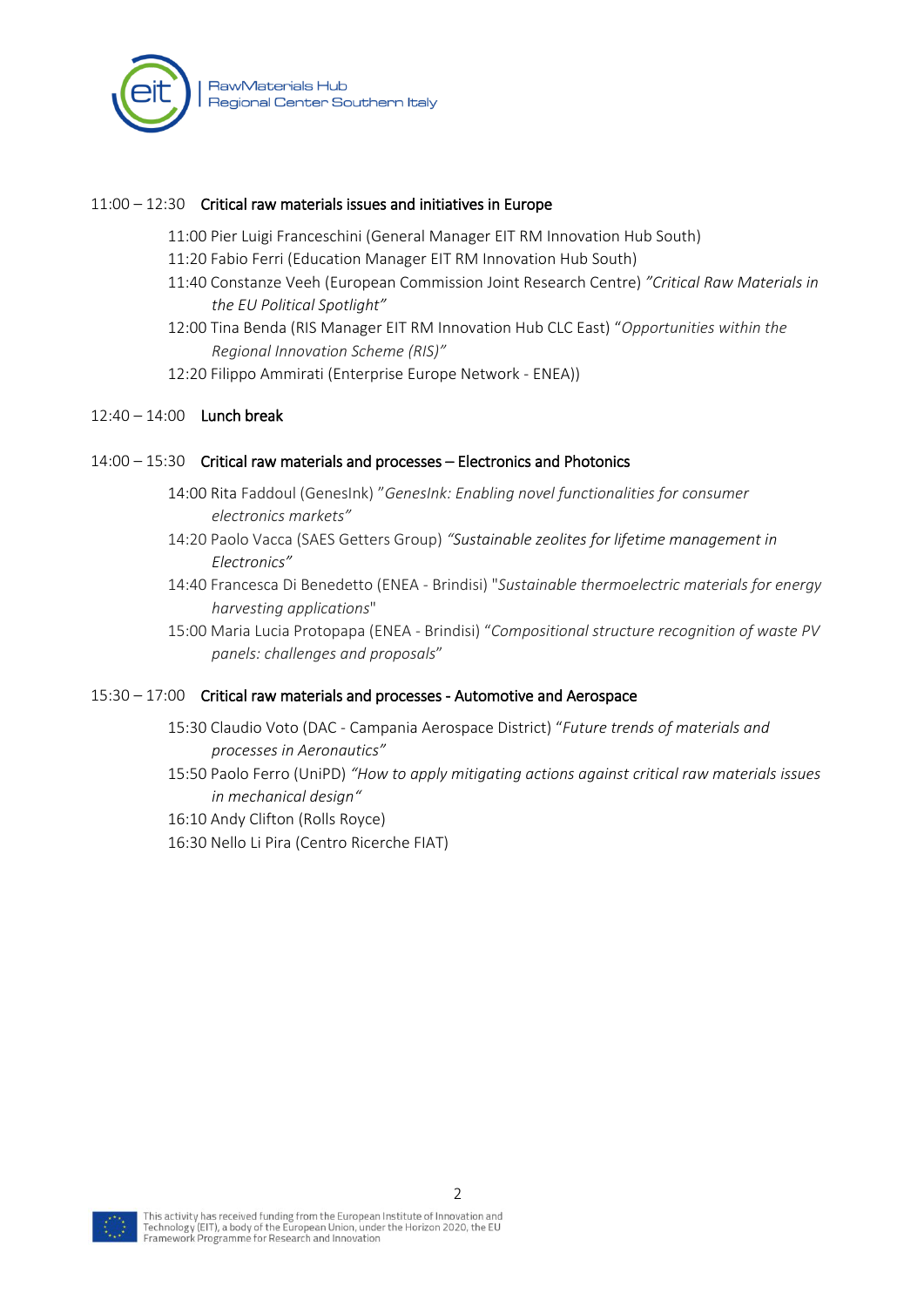

## Friday, December 11<sup>th</sup>, 2020

## 09:45 – 10:00 Day two opening

#### 10:00 – 11:30 Critical raw materials and processes - Mechanics, Transportations, Plastics and Paper

- 10:00 Matyas Torok (Bay Zoltan) *"Recovery of secondary raw materials from red mud"*
- 10:20 Iakovos Yakoumis (Monolithos Ltd.) "*Circular Economy and Zero Waste Aspects of CRM Production*"
- 10:40 Eugenio Amendola (IPCB/CNR) "*Recyclable and self-healing epoxy composites*"
- 11:00 Maria Emanuela Errico (IPCB/CNR) *"High energy mechanical treatment as a versatile technology for the valorization of post-consumer plastics*"

## 11:30 – 13:00 Critical raw materials and processes - Energy

- 11:30 María Jesús Lázaro Elorri (CSIC) *"Critical raw materials in Electrochemical devices for the conversion and storage of energy"*
- 11: 50 Alessandro Santini (Gruppo Fiori) *"End of Life Vehicles(ELVs) recycling at Gruppo Fiori"*
- 12:00 Cumar Sivakanesar Luxsacumar (Nanopow) *"Crystalline Nano-Silicon Powder for anodes in Li-ion batteries"*
- 12:20 Federico Vitali (FAAM Research Center) *"FAAM - SERI Industrial commitment in the European Battery Alliance"*
- 13:00 14:30 Lunch break

#### 14:30 – 17:00 Raw materials: circular economy in Campania and RCSI regions

- 14:30 Luigi Nicolais (Materias) "*Plastics: enemies or friends?"*
- 14:50 Per Luigi Franceschini (EIT RM Innovation Hub South)
- 15:10 Claudia Florio (Stazione Sperimentale per l'industria delle Pelli e delle Materie Concianti) *"Circular Solutions for Leather Industry"*
- 15:30 Vincenzo Benessere (ISUSCHEM) "*Fatty acids derived chemicals from waste food oils*"
- 15:50 Fulvio De Iuliis (Cartesar)
- 16:10 Attilio Palumbo (Legambiente)
- 16:30 Monica Bianco (Circular Research Foundation) *"The BioLand Project: research challenges beyond the current technological frontier"*

## 17:00 Closing remarks and farewell

Further Information: The participation is free of charge. After registration the participants will receive a link CONNECT to follow online the scheduled events.

Registration: The free of charge registration should be applied to link: